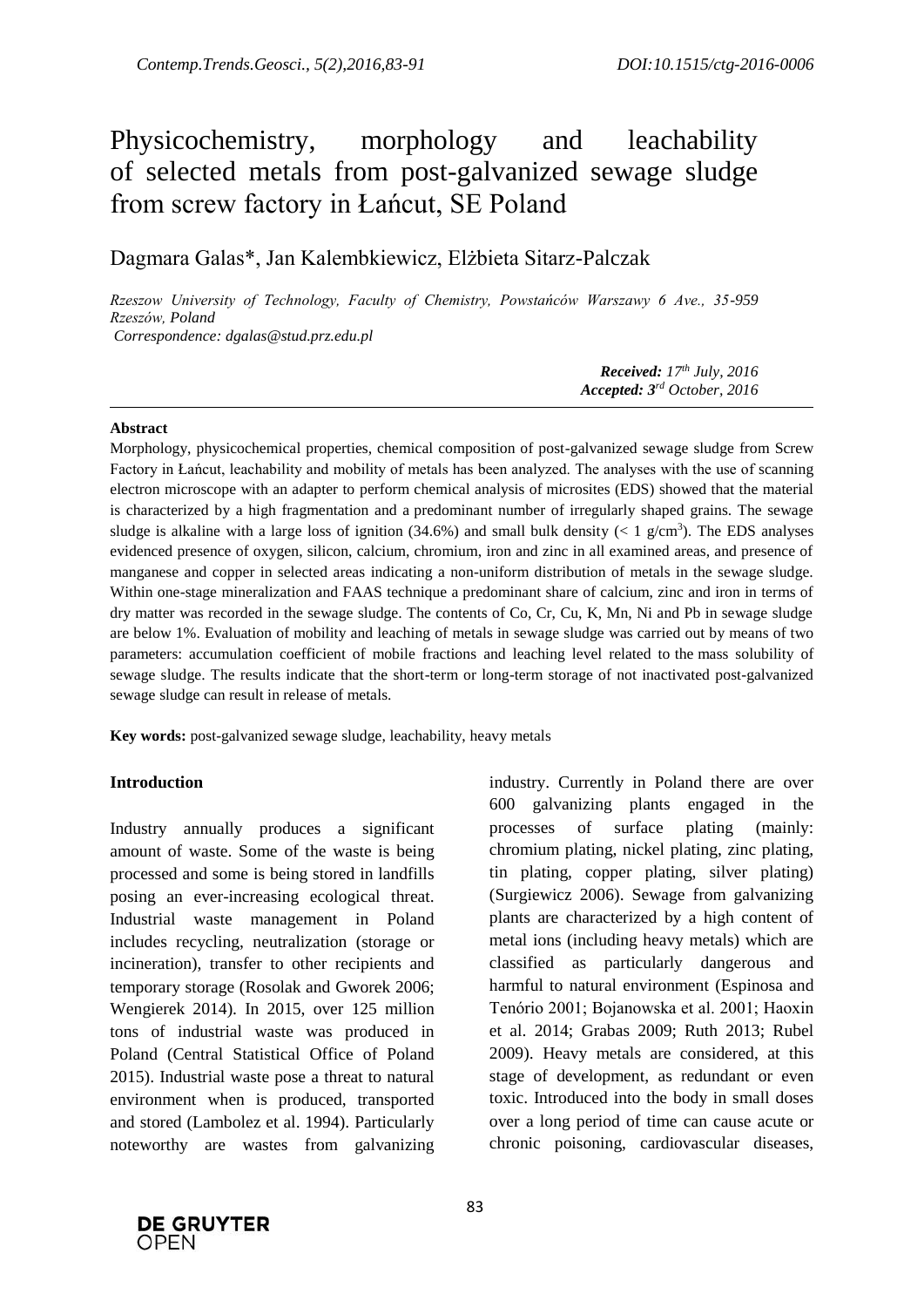neurological disorders, excretory system disorders and even cancer (Duffus, 2002; Duruibe, 2007). Nowadays, analyses of morphology, physicochemical properties and chemical composition of waste from galvanizing industry are an important aspect of anthropogenic environmental pollution monitoring.

The scope of this paper included analyses of morphology, physicochemical properties and chemical composition of post-galvanized sewage sludge. In order to assess the risks arising from storing such type of waste, leaching and mobility analyses of selected metals in a wide range of pH were carried out in relation to the mass solubility of sewage sludge.

## **Material and methods**

## *Sample collection and preparation*

The object of the research was the postgalvanized sewage sludge from Koelner Screw Factory in Łańcut (Podkarpackie Voivodeship, SE Poland). The sewage sludge was dried at room temperature for 30 days until to get airdry state, and then it was triturated consecutively in ceramic and agate mortar ( $\varphi$  < 100 µm). Thus prepared sludge was a laboratory sample, which was stored in a tightly closed bottle (PE) and used for research. Polyethylene bottles previously soaked in  $10\%$  HNO<sub>3</sub> by overnight and double washed by double distilled water.

## *Reagents and instrumentation*

All chemicals and reagents were of analytical grade or higher purity and were obtained from POCH and CHEMPUR, Poland. The solutions were prepared by dissolving appropriate compounds in double-distilled water from the Water Purification System (SolPure 7 POLL LAB, Poland). Standard solutions were prepared from standard solutions for atomic absorption (Sigma-Aldrich Chemie GmbH, Switzerland) – the concentrations of all metals in standard solutions were the same and equals 1.000 µg·cm<sup>-3</sup> in 1% of HNO<sub>3</sub>. Working standard solutions containing Ca, Cd, Co, Cr, Cu, Fe, K, Mg, Mn, Na, Ni, Pb and Zn were prepared by serial dilution of the appropriately of standard solution for atomic absorption. Determination of the concentrations of metals in solutions has been performed by flame atomic absorption spectrometer PERKIN-ELMER 3100 Model (Shelton Instruments, CT USA). The operating measurement conditions of the studied metals are summarized in Tab.1.

**Tab.1.** Optimal instrumental parameters for FAAS determination of metals (The Perkin–Elmer Corporation 1982)

|                |                 | Parameter                      |                              |                        |                                                 |                           |  |  |  |  |
|----------------|-----------------|--------------------------------|------------------------------|------------------------|-------------------------------------------------|---------------------------|--|--|--|--|
| Metal          | Wavelenght [nm] | Spectral<br>width slit<br>[nm] | Time of<br>measurement $[s]$ | Energy of lamp<br>[mA] | Concentration of<br>standard solutions<br>[ppm] | Sensivity<br>[ $mg/dm3$ ] |  |  |  |  |
| Ca             | 422.7           | 0.7                            | 3                            | 18                     | $0 - 30$                                        | 0.092                     |  |  |  |  |
| C <sub>d</sub> | 228.8           | 0.7                            | 3                            | 6                      | $0-12$                                          | 0.028                     |  |  |  |  |
| Co             | 241.2           | 0.2                            | 3                            | 38                     | $0 - 3$                                         | 0.22                      |  |  |  |  |
| Cr             | 359.4           | 0.7                            | 3                            | 28                     | $0 - 7$                                         | 0.10                      |  |  |  |  |
| Cu             | 324.8           | 0.7                            | 3                            | 22                     | $0 - 5$                                         | 0.077                     |  |  |  |  |
| Fe             | 271.9           | 0.2                            | 3                            | 30                     | $0 - 10$                                        | 0.34                      |  |  |  |  |
| K              | 766.5           | 0.7                            | 3                            | 12                     | $0-12$                                          | 0.043                     |  |  |  |  |
| Mg             | 285             | 0.7                            | 3                            | 13                     | $0 - 3$                                         | 0.078                     |  |  |  |  |
| Mn             | 279.5           | 0.2                            | 3                            | 28                     | $0-12$                                          | 0.052                     |  |  |  |  |
| Na             | 589             | 0.7                            | 3                            | 9                      | $0 - 6$                                         | 0.012                     |  |  |  |  |
| Ni             | 341.5           | 0.2                            | 3                            | 38                     | $0 - 10$                                        | 0.40                      |  |  |  |  |
| Pb             | 217             | 0.7                            | 3                            | 8                      | $0 - 20$                                        | 0.19                      |  |  |  |  |
| Zn             | 213.9           | 0.7                            | 3                            | 18                     | $0 - 6$                                         | 0.018                     |  |  |  |  |

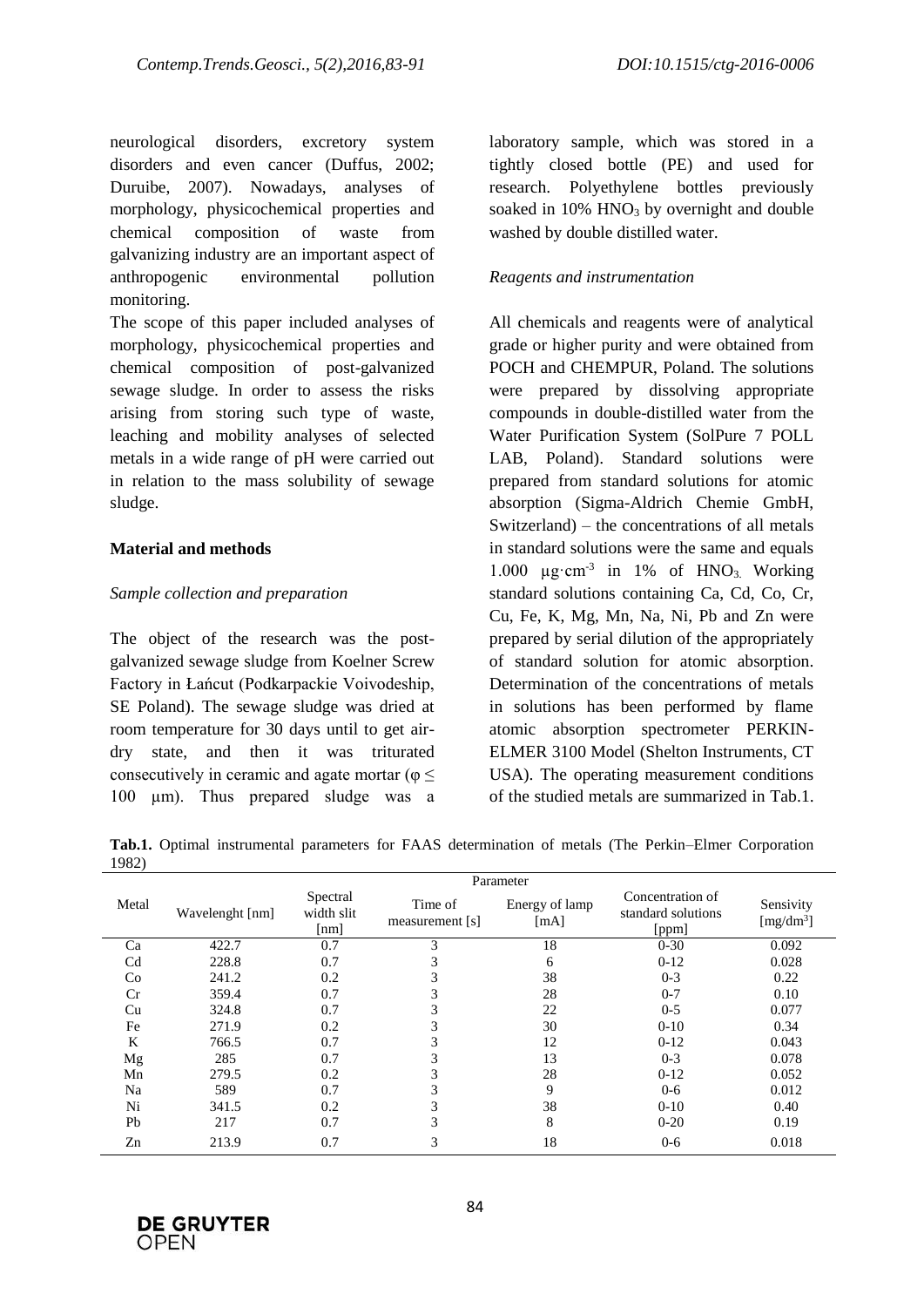# *Physicochemical characteristics of postgalvanized sewage sludge*

The physicochemical properties of sewage sludge were marked in according the standard procedures used to characteristics of sewage sludge, force in Poland. Determination of moisture content in sludge was performed by using the moisture analyzer (model MAX50/1, Radwag, Poland). Measurements were conducted with a stepped profile at temperatures 40°C, 60°C and 98°C. Loss on ignition (LOI) was determined using a muffle furnace (model FCF 12SM, Czylok, Poland), at temperature 900°C. Roasting was carried out for two hours to a constant weight. The bulk density was determined in uncompressed and thickened state. Markings of pH sludge were carried out in distilled water ( $pH = 7$ ) and neutral salt solutions: 1M KCl and 0.01M CaCl2. The pH measurement was performed using a pH meter (model CP-501, Elmetron, Poland), equipped with a glass electrode (Eurosensor, Poland), after prior calibration. Analyses were performed in triplicate, the results presented are an arithmetic average of the three tests with a confidence interval designated with t-Student distribution for  $p =$ 95%.

## *Chemical composition of post-galvanized sewage sludge*

The total content of metals (Ca, Cd, Co, Cr, Cu, Fe, K, Mg, Mn, Na, Ni, Pb, Zn) were analyzed by one-step mineralization of sludge in a mixture of concentrated acid by procedure: 1.0000 g sludge ( $\varphi \le 100$  μm) was digested with a mixture of concentrated acid  $(10 \text{ cm}^3)$ HClO<sub>4</sub>, 10 cm<sup>3</sup> HF, 5 cm<sup>3</sup> H<sub>2</sub>O). The digestion was carried out in crucibles of PTFE® at room temperature for 16 hours. After this time, the crucible contents was heated on a hot plate (HP model 88720-26 Barnstead / Thermolyne, USA) at  $50 - 60$  °C and then evaporated to dryness. To the dry residue was added again  $10 \text{cm}^3$  HClO<sub>4</sub>,  $10 \text{cm}^3$  HF, 5 cm<sup>3</sup> H<sub>2</sub>O and again evaporated to dryness. At the end of  $5 \text{ cm}^3$  of HClO<sup>4</sup> was added and again evaporated to dryness. To the residue was added  $5 \text{ cm}^3$  of  $HNO<sub>3</sub>$  and  $25cm<sup>3</sup>$  H<sub>2</sub>O, then the resulting solution was quantitatively transferred to a volumetric flask and supplemented with distilled water to a specified volume. The metal content (Ca, Cd, Co, Cr, Cu, Fe, K, Mg, Mn, Na, Ni, Pb, Zn) in the obtained solution determined by method FAAS. Simultaneously the reagent blank was prepared by introducing into the crucible of PTFE® the same amounts reagents and taking the same steps as when preparing samples of sewage sludge.

The contents of nonmetals (C, H, N, S) in the sludge was determined by direct elemental analyses using an elemental analyzer (model Vario EL III Elementar, Germany).

## *Scanning electron microscope (SEM)*

The morphology of the sewage sludge were carried out with scanning electron microscope (S-3400N, Hitachi), which allows observation of the surface of materials with enlargement of 5 x to 100000 x, equipped with an adapter for chemical analysis of microsites (EDS). Preparations were made by placing the sample on the carbon tape without sputtering.

## *Leachability of metals from post-galvanized sewage sludge*

The samples of the sludge weight of 5.0000 g were leaching by solutions  $(HNO<sub>3</sub>, KOH)$ at pH range of 1 - 10. Experimentation was performed at room temperature for 24 hours, mixing periodically. The eluates were separated from the solid residue by centrifugation ( $t = 5$  minutes,  $r = 3000$  rpm) and then filtered to volumetric flask, adding to each sample of 1 cm<sup>3</sup> of 1 M HNO<sub>3</sub> and complementing with distilled water to a

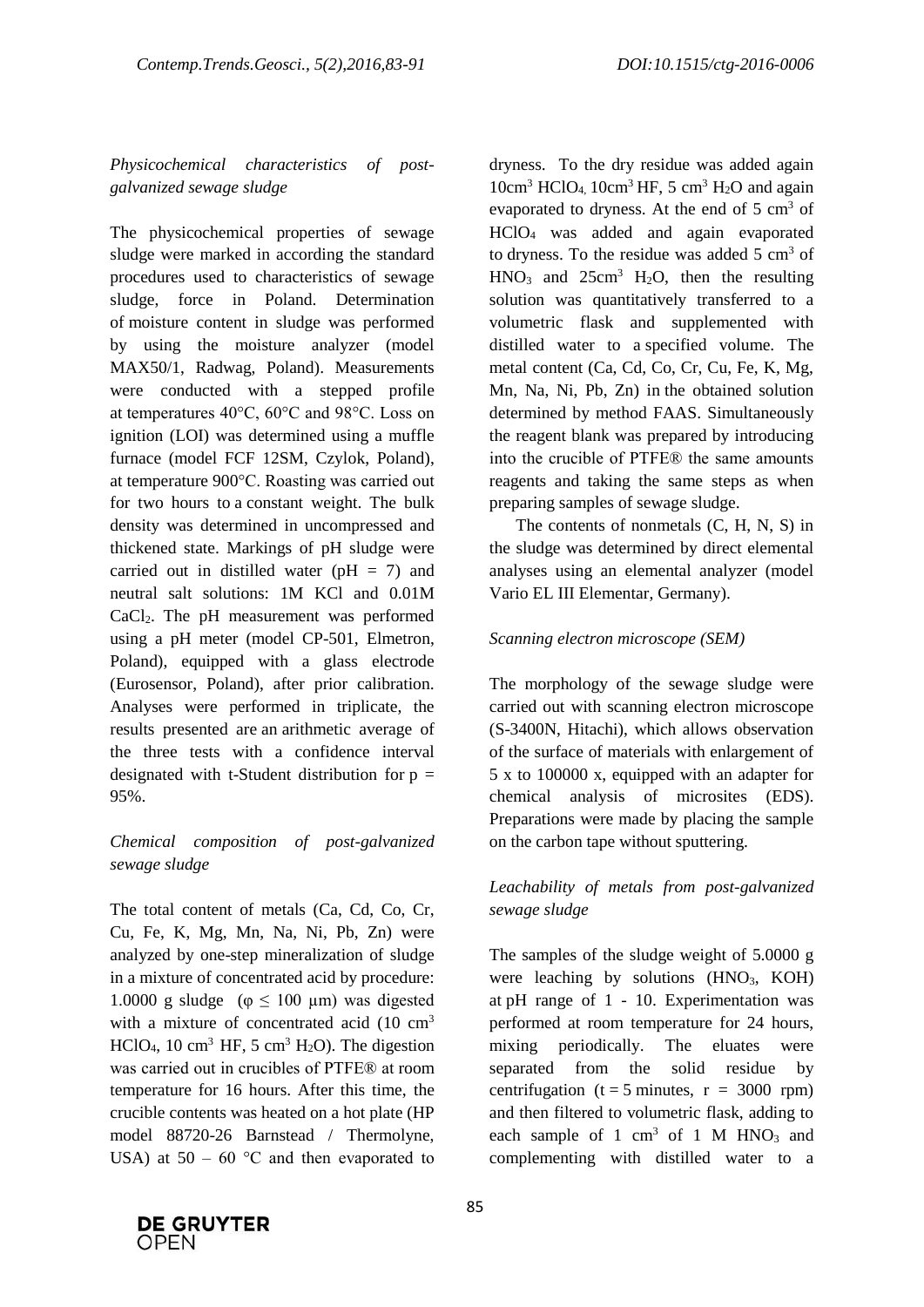constant volume  $(50 \text{ cm}^3)$ . In the resulting solution the concentrations of Co, Fe, Ni, Pb and Zn were determined by FAAS technique. The solid residue was dried in a laboratory drier to a constant weight and weighed, based on this mass solubility of sludge was calculated in the pH range of 1-10.

#### **Results and discussion**

Post-galvanized sewage sludge has a dark green rusty color when is moist and a pale yellow rusty color when is dry. The sewage sludge samples have hygroscopic properties causing their grains to stick together forming particle aggregates. Water content of tested material is very high and amounts to 74.44%  $(\pm 0.64)$ . LOI determined at 900 $\degree$ C amounts to  $34.63\%$  ( $\pm$  0.07), so large LOI value is one of the parameters which exclude the possibility of waste storage in accordance the Regulation of the Minister of Economy of 8 January 2013. The size of sewage sludge individual grains, morphology and the size and number of pores between them determine the value of sewage sludge bulk density. The bulk density of analyzed sewage sludge in an uncompressed state amounts to 0.584  $g/cm^3$  ( $\pm$  0.002) and in thickened state to 0.825  $g/cm^3$  ( $\pm$  0.004). The pH value of sewage sludge varies widely and depends on the production processes in which the sludge was produced (Środa et al. 2012). The analyzed sewage sludge in all analyzed

solutions is characterized by alkaline pH (8.30 - H2O; 8.33 - 0.1M KCl; 8.26 - 0.01M  $CaCl<sub>2</sub>$ ). The content of analyzed elements in sewage sludge both metals (Cu, Cd, Co, Cr, Cu, Fe, K, Mg, Mn, Na, Ni, Pb, Zn) and nonmetals (C, H, N, S) is diverse (Fig. 1). The largest concentration among metals was observed in the case of calcium (33.9%), zinc  $(25.3\%)$  and iron  $(12.1\%)$ . High content of Ca, Zn and Fe is related to production processes carried out during pickling, galvanizing and neutralization during wastewater treatment. The contents of Co, Cr, Cu, K, Mn, Ni and Pb in the sewage sludge are below 1% whereas the concentration of Cd is below the limit of quantification within FAAS method. The contents of analyzed non-metals are as follows: coal - 10.03%, hydrogen - 1.12%, nitrogen - 0.17%, sulfur - 0.26%.

According to the data presented by Kabata-Pendias (2011) the typical content of heavy metals in sewage sludge (mg of metal / kg of sewage sludge) is as follows: Cd (2 - 1500), Cr (20 - 40600), Co ( 2 - 260), Mn (60 - 9300), Cu (50 - 3300), Ni (16 - 5300), Pb (33 - 3000), Zn (550 - 4900). Comparing the data obtained by determining the samples after a complete mineralization with the literature data it can be noticed that the determined concentrations for Cr, Cu, Mn, Ni and Pb are included in the fixed scale of concentrations, and the upper limit of content in the case of cobalt and zinc was exceeded respectively 20 times and 5 times.



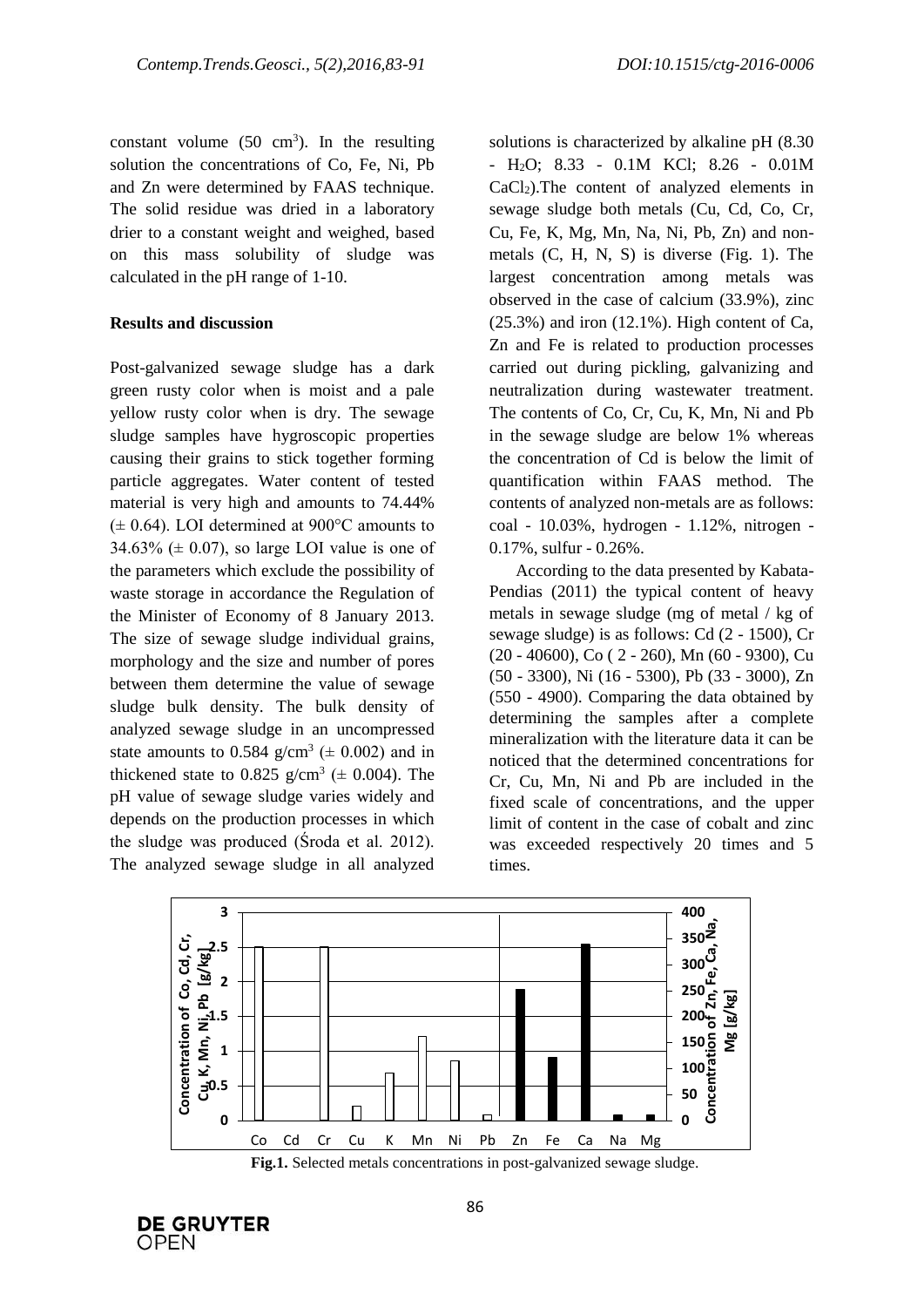Short-term and long-term storage of sewage sludge characterized by a high content of analyzed metals poses a high risk of penetration of these metals into soil and groundwater.

SEM images (Fig. 2) indicate that the morphology of analyzed material is complex. A predominant number of particles of irregular shapes were noticed. The sizes of individual grains are ranging from less than 10 µm to over 300 µm. The finest grains appear in forms of aggregates which are binding larger particles.

X-ray microanalysis enables identification of elements in selected area under a scanning

microscope and their arrangement along a specified line (Kutcho and Kim 2006). The carried out EDS analyses indicate presence of oxygen, silicon, calcium, chromium, iron and zinc in all tested areas (Fig. 3). Presence of magnesium was detected in area 1 and 2, whereas presence of copper in area 3. The sewage sludge samples are characterized by highly changeable chemical composition. The spread of chemical composition of grains is significant. Single grains of sewage sludge can be built from a small number of compounds or can represent only one component. Detailed data on X-ray microanalysis has been shown in Tab.2.



**Fig.2.** The SEM images of post-galvanized sewage sludge at the different magnifications: 100 µm (A and B), 50  $\mu$ m (C), 10  $\mu$ m (D).

|                |         |         |      |      | $10, 12200$ or $0.0000$ |      |        |      |
|----------------|---------|---------|------|------|-------------------------|------|--------|------|
| Areas of study | $O-K^*$ | $Mg-K$  | Si-K | Ca-K | Cr-K                    | Fe-K | ∑u-K   | Zn-K |
| Area 1         |         | $0.8\,$ | 3.9  |      |                         | 26.1 | -      | 0. ک |
| Area 2         | 18.6    |         | 5.0  |      |                         | 28.6 | $\sim$ | 40.1 |
| Area 3         | 14.2    | $\sim$  |      |      |                         | 29.2 |        | 37.5 |

**Tab.2.** Content of metals (%) in sewage sludge \*(symbol element – symbol elektron shell)

**DE GRUYTER** OPEN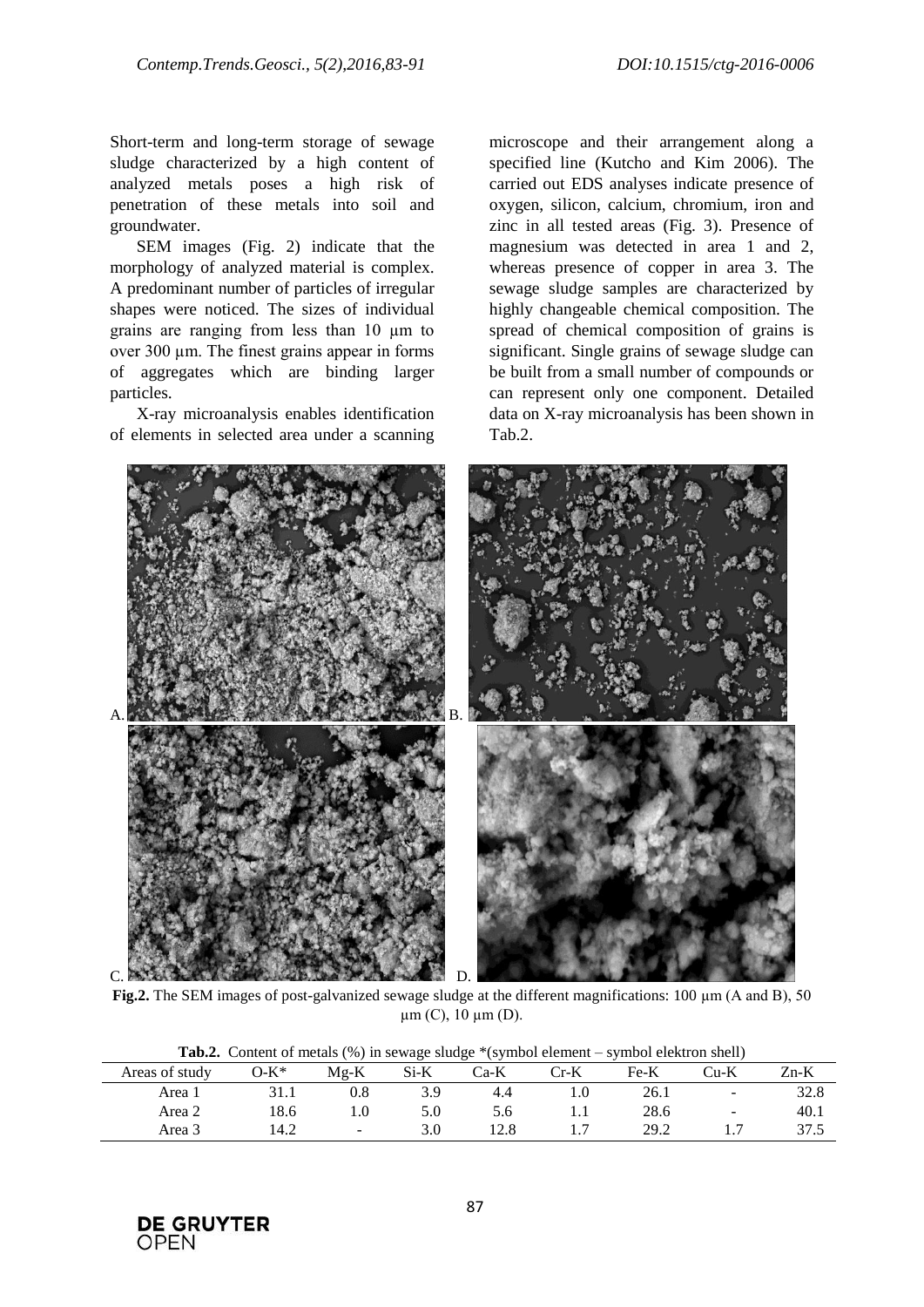

**Fig.3.** EDS spectra for sewage sludge (1, 2, 3 - areas of study)

Analyses of mass solubility of sewage sludge indicate a significant effect of the environmental reaction on mass loss of analyzed samples. The highest value was observed at  $pH = 1$  (7.2%), whereas at  $pH$ between 2 and 10 the mass solubility amounts from 2.8% to 4.2% (Tab.3).

Significant effect of environmental reaction (pH 1-10) on leaching of metals and their mobility was recorded in the sewage sludge – solution system. The highest content of leachable forms of Co, Fe, Mn, Ni and Zn occurred in acidic medium ( $pH = 1$ ). At  $pH$ range of 3-10 the content of Co, Mn, Ni and Fe is below the limit of detection within FAAS method. Concentration of zinc at pH between 3 and 10 varies from 1.00 to 4.66 mg/kg (Tab.4). Extraction with neutral aqueous solution releases the most mobile and available forms of metals. Increasing the degree of leaching solution acidity results in dissolution of metal forms connected to acids and also increases the degree of sewage sludge solubility.

The accumulation coefficient of mobile fraction connected with mass solubility of sewage sludge measures the degree of leaching process of metals from sludge. The accumulation coefficient of mobile metals

fraction allows to specify which part of metal contains soluble fraction of material. The accumulation coefficient is calculated according to the following formula (1):

$$
A = \frac{m_M}{\Delta m} \tag{1}
$$

where:

A – accumulation coefficient of mobile metal fractions

 $m<sub>M</sub>$  – mass of mobile metal (g) in waste for a certain pH

Δm –mass loss (g) of sewage sludge for a certain pH

The maximum values of accumulation coefficients of mobile fractions were recorded in acidic medium. The accumulation coefficients of mobile metals fractions at  $pH =$ 1 have values ranging from 9.7∙10-5 (Fe) to 5∙10-2 (Zn), and due to the increase of their values they form the following:  $\bf{A}$  (Fe) <  $A(Ni) < A (Mn) < A (Co) < A (Zn)$ . For zinc in the range of pH 3-10 the accumulation coefficient of mobile fraction is ranging from  $2.4•10^{-5}$ to  $1.9 \cdot 10^{-4}$ . Tab.5 presents accumulation coefficients of mobile fractions of tested metals in sewage sludge in the range of pH 1-10.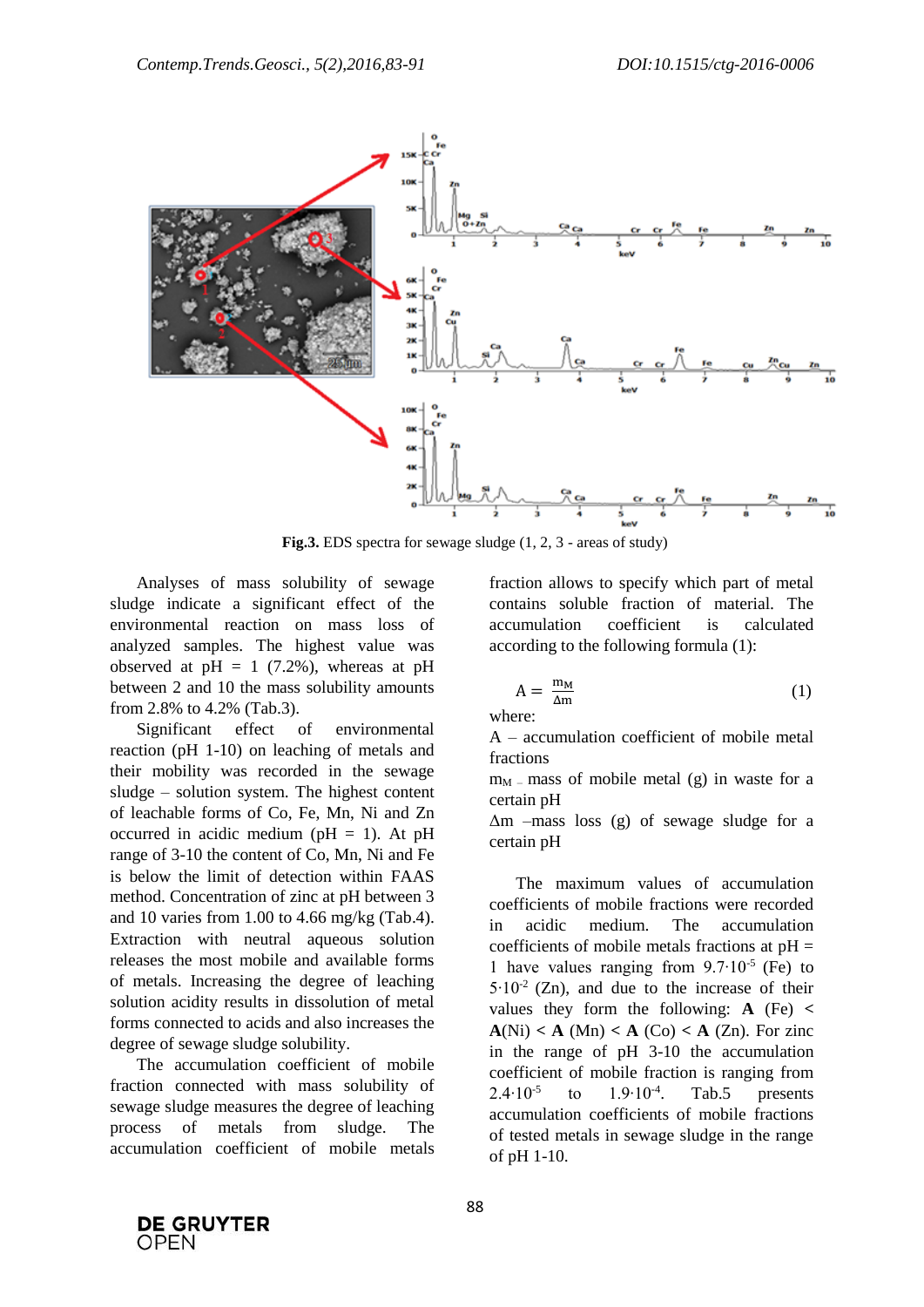| <b>1 ab.3.</b> The mass solubility of analyzed sewage shage in the range of pri 1-10 (ii $-$ 3, $p - 3370$ ) |      |                     |                       |      |      |                                             |      |      |                          |            |
|--------------------------------------------------------------------------------------------------------------|------|---------------------|-----------------------|------|------|---------------------------------------------|------|------|--------------------------|------------|
| pH                                                                                                           |      |                     |                       |      |      |                                             |      |      |                          |            |
| Weight                                                                                                       | 7.21 | 2.84                | 2.69                  | 3.76 | 3.99 | 4.20                                        | 3.05 | 3.10 | 3.01                     | 3.10       |
| $\log$ [%]                                                                                                   |      | $\pm 0.35 \pm 0.06$ | $\pm 0.48$ $\pm 0.90$ |      |      | $\pm 0.35$ $\pm 0.38$ $\pm 0.57$ $\pm 0.34$ |      |      | $\div$ $\pm 0.35$ $\div$ | $\pm 0.39$ |

 $T_{\text{mass}}$  solubility of analyzed sewage sludge in the range of pH 1-10 (p  $-3$ , p  $-95\%$ )

**Tab.4.** The content of mobile Mn, Co, Ni, Fe and Zn in the sewage sludge (d. l. - detection limit)

| The content of Mn, Co, Ni, Zn oraz Fe (mg/kg) in the range of $pH$ 1-10 |            |            |                 |                 |                 |                 |                 |                 |                 |                            |
|-------------------------------------------------------------------------|------------|------------|-----------------|-----------------|-----------------|-----------------|-----------------|-----------------|-----------------|----------------------------|
| pH                                                                      |            | 2          |                 | 4               |                 | 6               |                 | 8               | 9               | 10                         |
|                                                                         | 110.2      | 4.66       | $<$ d. 1.       | $\langle$ d. l. | $\langle d. 1.$ | $\langle d. 1.$ | $<$ d. 1.       | $\langle d. 1.$ | $\langle$ d. l. | $\langle d. \, l. \rangle$ |
| Mn                                                                      | ± 6.55     | $\pm 0.58$ |                 |                 |                 |                 |                 |                 |                 |                            |
| Co                                                                      | 96.57      | 1.00       | $\langle d. 1.$ | $\langle$ d. l. | $\langle d. 1.$ | $<$ d. l.       | $\langle d. 1.$ | $\langle d. 1.$ | $\langle$ d. l. | $\langle$ d. l.            |
|                                                                         | $\pm$ 4.7  | $\pm 0.01$ |                 |                 |                 |                 |                 |                 |                 |                            |
| Ni                                                                      | 22.65      | 1.33       | $\langle$ d. l. | $\langle$ d. l. | $\langle$ d. l. | $<$ d. l.       | $<$ d. 1.       | $<$ d. 1.       | $\langle$ d. l. | $\langle$ d. l.            |
|                                                                         | $\pm$ 1.2  | $\pm 0.01$ |                 |                 |                 |                 |                 |                 |                 |                            |
| Zn                                                                      | 3580.0     | 33.31      | 4.66            | 2.00            | 2.00            | 1.00            | 2.66            | 2.66            | 3.66            | 2.00                       |
|                                                                         | ± 14.6     | $\pm$ 1.55 | $\pm 0.55$      | $\pm 0.05$      | $\pm 0.10$      | $\pm 0.01$      | $\pm 0.20$      | $\pm 0.15$      | $\pm 0.45$      | $\pm 0.05$                 |
| Fe                                                                      | 6.66       |            |                 |                 | $<$ d. 1.       |                 | $<$ d. 1.       | $\langle d. 1.$ | $\langle$ d. l. | $\langle$ d. l.            |
|                                                                         | $\pm 0.50$ | $<$ d. 1.  | $\langle$ d. l. | $<$ d. 1.       |                 | $<$ d. 1.       |                 |                 |                 |                            |

**Tab.5.** Accumulation coefficient of mobile fractions Mn, Co, Ni, Zn and Fe in the range pH 1 - 10

| pH | Accumulation coefficient of mobile fractions |                     |                     |                     |                     |  |  |  |  |  |
|----|----------------------------------------------|---------------------|---------------------|---------------------|---------------------|--|--|--|--|--|
|    | A (Mn)                                       | A (Co)              | A(Ni)               | A(Zn)               | $A$ (Fe)            |  |  |  |  |  |
|    | $1.5 \cdot 10^{-3}$                          | $1.3 \cdot 10^{-3}$ | $3.2 \cdot 10^{-4}$ | $5.0 \cdot 10^{-2}$ | $9.7 \cdot 10^{-5}$ |  |  |  |  |  |
|    | $1.8 \cdot 10^{-4}$                          | $1.5 \cdot 10^{-5}$ | $3.5 \cdot 10^{-5}$ | $1.2 \cdot 10^{-3}$ |                     |  |  |  |  |  |
|    |                                              |                     |                     | $1.9 \cdot 10^{-4}$ |                     |  |  |  |  |  |
|    |                                              |                     |                     | $5.3 \cdot 10^{-5}$ |                     |  |  |  |  |  |
|    |                                              |                     |                     | $5.0 \cdot 10^{-5}$ |                     |  |  |  |  |  |
|    |                                              |                     |                     | $2.4 \cdot 10^{-5}$ |                     |  |  |  |  |  |
|    |                                              |                     |                     | $9.8 \cdot 10^{-5}$ |                     |  |  |  |  |  |
|    |                                              |                     |                     | $9.7 \cdot 10^{-5}$ |                     |  |  |  |  |  |
|    |                                              |                     |                     | $1.3 \cdot 10^{-4}$ |                     |  |  |  |  |  |
| 10 |                                              |                     |                     | $6.5 \cdot 10^{-5}$ |                     |  |  |  |  |  |

In order to assess the risk arising from the storage of post-galvanized sewage sludge, leaching levels of analyzed metals were calculated in accordance with pH of leaching solution and the following formula (2) (Mizerna and Król 2015):

$$
Leaching level = \frac{C_{eluate}}{C_{sludge}} \cdot 100\%
$$
 (2)

where:

celuate - concentration of mobile metal (mg/kg) for a certain pH,

 $c_{\text{sludge}}$  - the total content of metal (mg/kg) in sewage sludge.

The highest values of leaching levels were recorded in acidic medium ( $pH = 1$ ) from 0,006% (Fe) to 9.12% (Mn) (Tab.6). Leaching of Ni and Zn is one of the parameters defining

possibility of waste storage in dedicated landfills (hazardous, inert waste or other). The results obtained regarding leaching of Ni and Zn were compared with the boundary values set out in the Regulation of the Minister of Economy of 8 January 2013 on the criteria and procedures of accepting waste storage in dedicated landfill. In the case of nickel, the acceptable leaching value for hazardous waste landfills and all extractants was not exceeded. In the case of zinc, with the use of the leaching solution of  $pH = 1$ , the recorded value exceeded approx. 18 times the acceptable leaching level regarding hazardous waste landfills. Such a high content of zinc in postgalvanized sewage sludge indicates that it should be removed before storage or a method of its recycling should be developed.

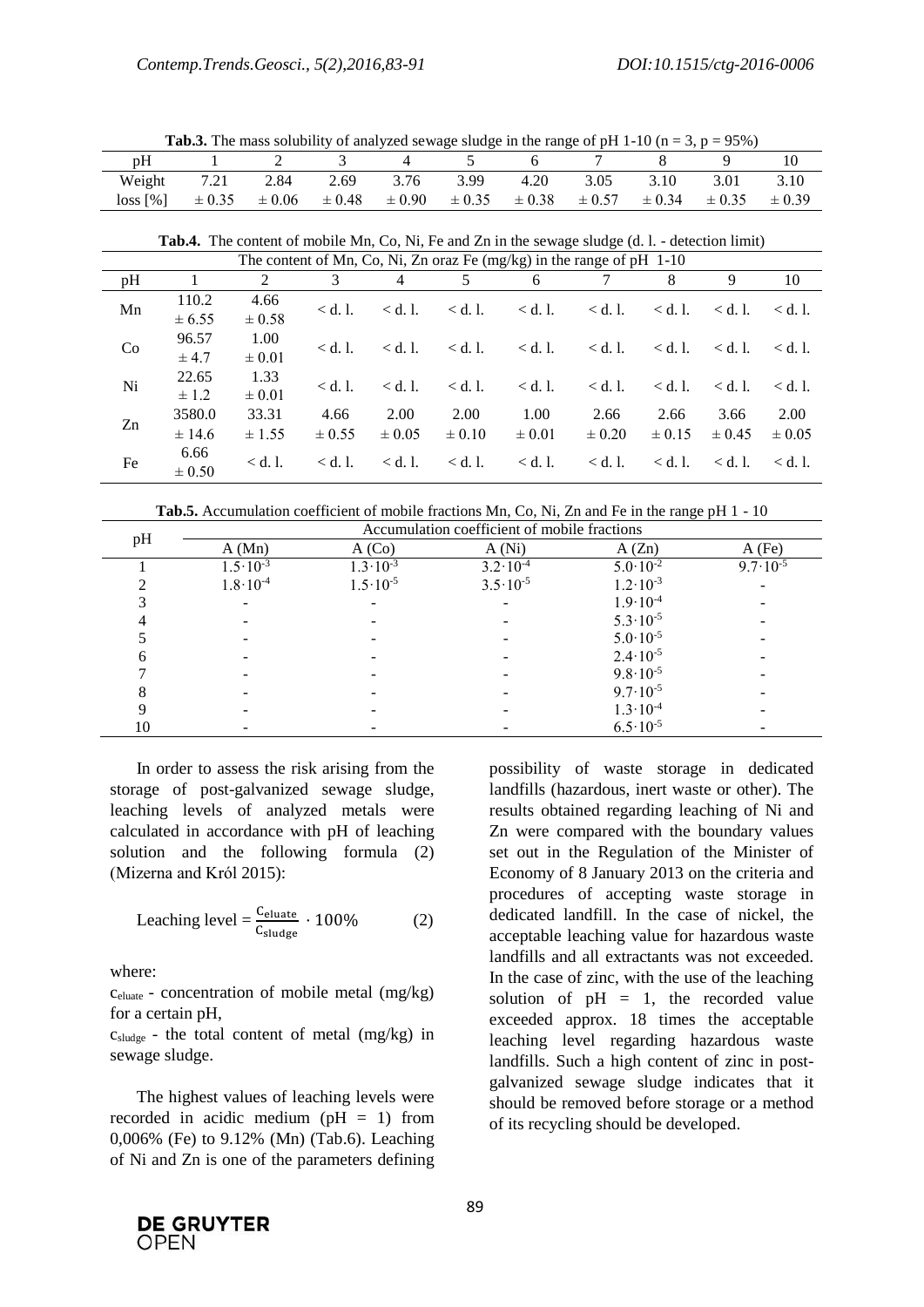|    | Leaching level Mn, Co, Ni, Zn and Fe |       |       |         |       |  |  |  |  |
|----|--------------------------------------|-------|-------|---------|-------|--|--|--|--|
| pH | Mn                                   | Co    | Ni    | Zn      | Fe    |  |  |  |  |
|    | 9.12%                                | 3.86% | 2.63% | 1.42%   | 0.01% |  |  |  |  |
|    | 0.39%                                | 0.04% | 0.15% | 0.013%  |       |  |  |  |  |
|    |                                      | -     |       | 0.002%  |       |  |  |  |  |
|    |                                      |       |       | 0.001%  |       |  |  |  |  |
|    |                                      |       |       | 0.001%  |       |  |  |  |  |
| h  |                                      |       |       | 0.0004% |       |  |  |  |  |
|    |                                      |       |       | 0.001%  |       |  |  |  |  |
|    |                                      |       |       | 0.001%  |       |  |  |  |  |
|    |                                      |       |       | 0.001%  |       |  |  |  |  |
| 10 |                                      |       |       | 0.001%  |       |  |  |  |  |

**Tab.6.** Leaching level of Mn, Co, Ni, Zn and Fe from post-galvanized sewage sludge in the range pH 1-10

### **Summary**

- 1. The following physicochemical parameters of sewage sludge from Koelner Screw Factory in Łańcut, Poland has been determined: moisture content (74.44%), loss on ignition  $(34.63\%)$ , pH (in H<sub>2</sub>O -8.30, in KCl - 8.33, in CaCl<sub>2</sub> - 8.26), bulk density in an uncompressed state (0.58  $g/cm<sup>3</sup>$ ) and thickened state (0.83  $g/cm<sup>3</sup>$ ).
- 2. Analyses of the total metal content show that predominant share in waste has calcium  $(33.8\%)$  and zinc  $(25.3\%)$ . Such a large amount of calcium and zinc is probably connected with two production processes (pickling and galvanizing) carried out in Screw Factory in Łańcut.
- 3. Analyses of the solubility of sewage sludge mass highlight the significant effect of environment reaction on mass loss of analyzed samples. The highest value was recorded at  $pH = 1$  (7.2%).
- 4. Environmental reaction (pH 1-10) has a significant effect on leaching of metals and their mobility in the industrial waste – solution system. The maximum values of accumulation coefficients of mobile metals fractions were recorded in acidic medium (from  $9.7 \cdot 10^{-5}$  for Fe to  $5 \cdot 10^{-2}$  for Zn). The highest levels of leaching of tested metals were also recorded in acidic medium (from 0.006% for Fe to 9.12% for Mn).

## **Acknowledgments**

Authors would like to thank Dr Eng M. Wierzbińska from Department of Materials Science, Rzeszow University of Technology for doing research SEM/EDS.

## **References**

- Bojanowska I., Śniegocka A., Ormińska M., Dembińska K. (2001) Treatment of Wastewater and the Solid Waste Management from the Chemical Surface Treatment (Oczyszczanie ścieków i zagospodarowanie odpadów stałych pochodzących z chemicznej obróbki powierzchni metali). Chemia i Inżynieria Ekologiczna 8: 279-287.
- Central Statistical Office (2015) Statistical Yearbook of Industry – Poland. Statistical Publishing Establishment, Warsaw.
- Duffus J. (2002) .Heavy metals" a meaningless term? (IUPAC Technical Report). Pure Applied Chemistry 74: 793- 807, doi: 10.1351/pac200274050793.
- Duruibe J.O., Ogwuegbu M.O.C., Egwurugwu, J.N. (2007) Heavy metal pollution and human biotoxic effects,International Journal of Physical Sciences 2, 5: 112-118.
- Espinosa D.C.R., Tenório J.A.S. (2001) Thermal behavior of chromium electroplating sludge. Waste Management 21, 4: 405-410, doi:10.1016/S0956- 053X(00)00056-8.